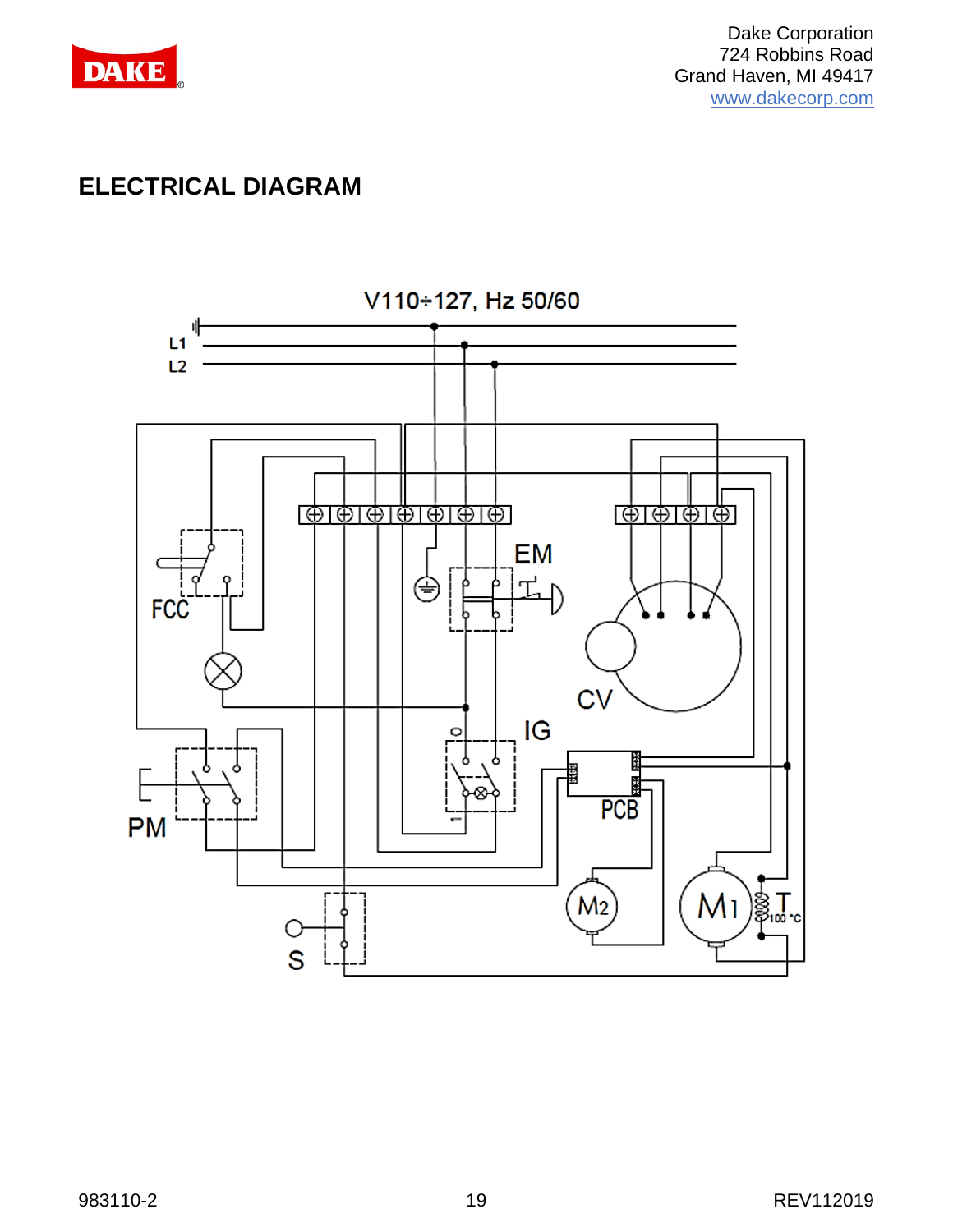

## **EXPLODED VIEWS & PART LIST**

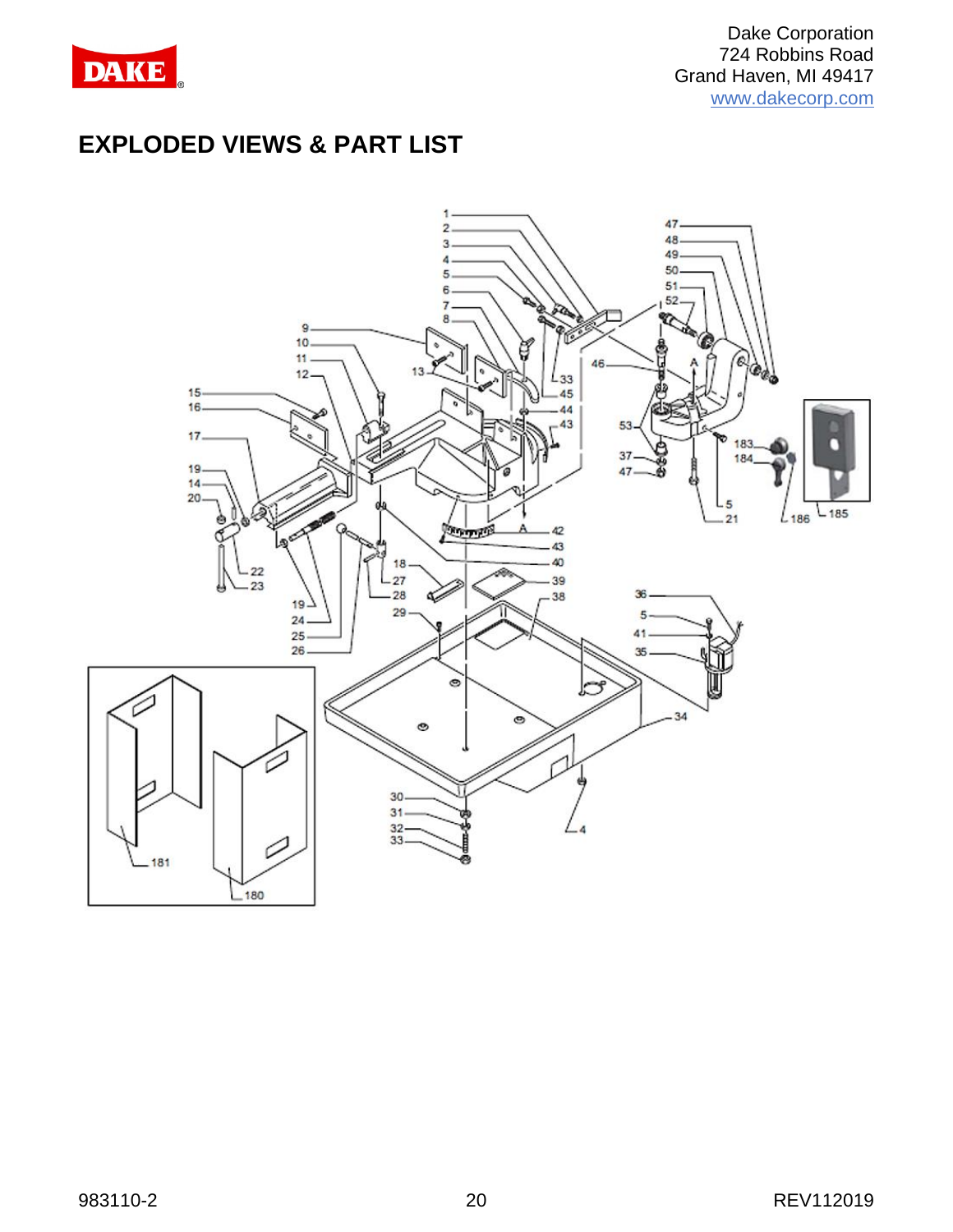

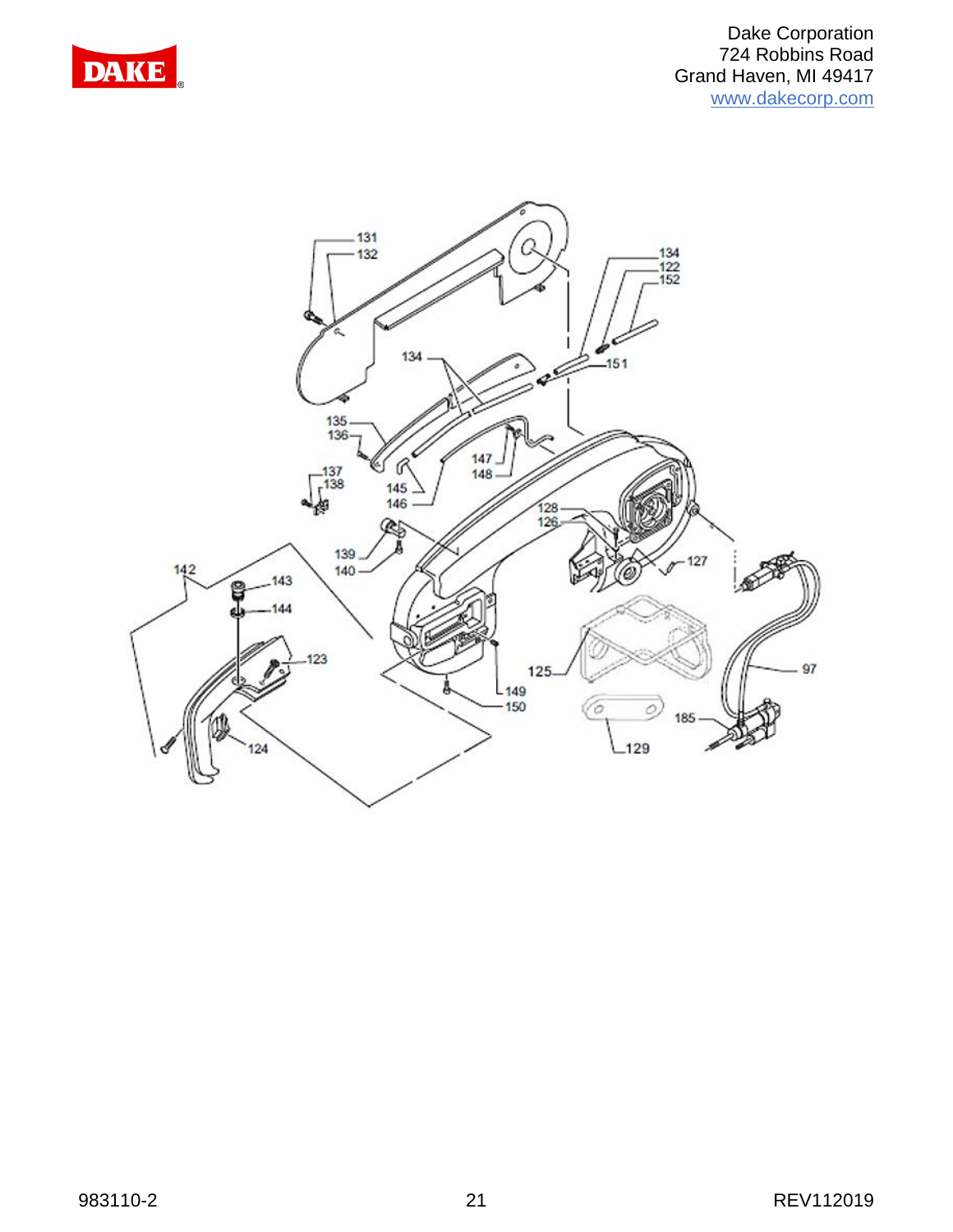

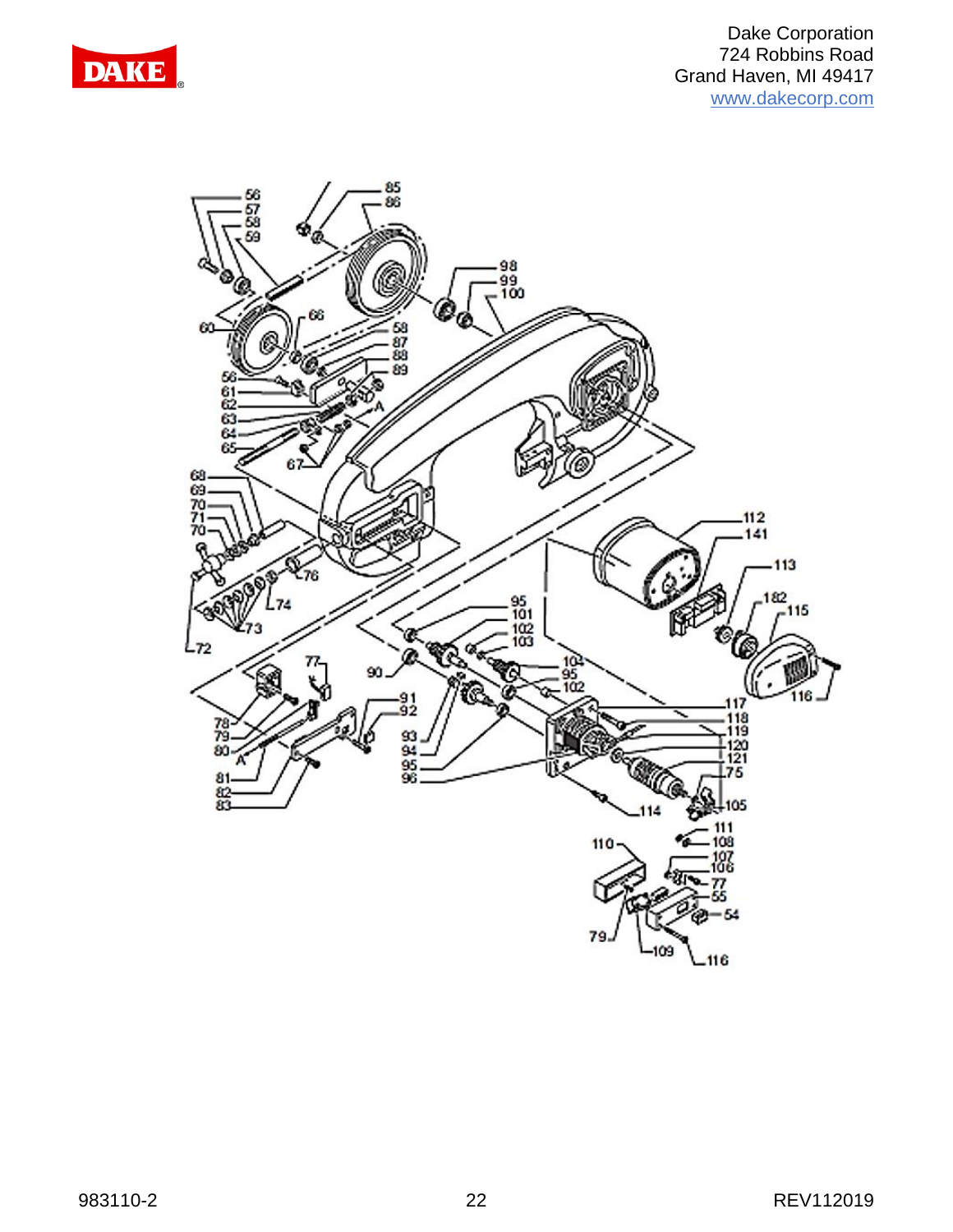

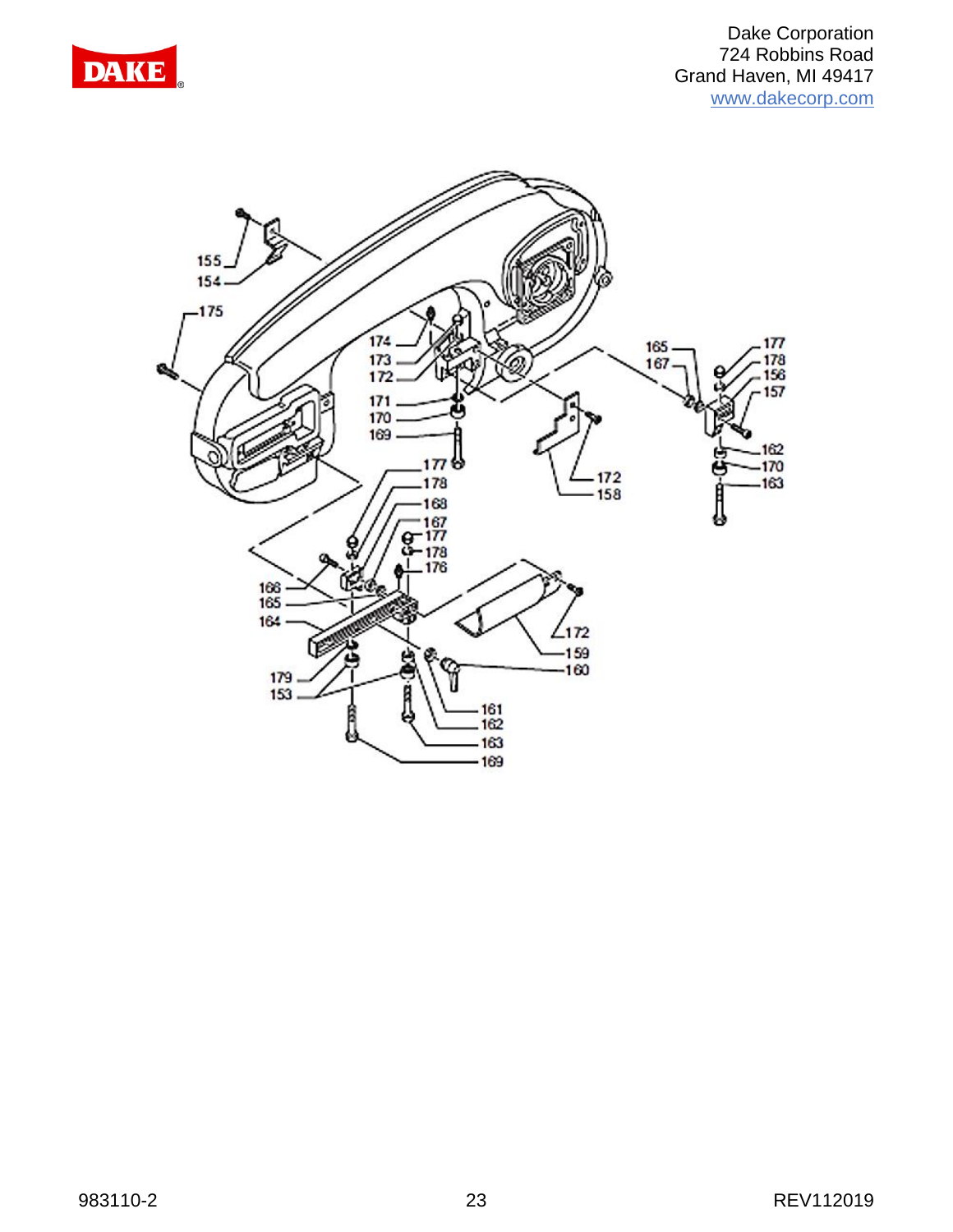

#### Dake Corporation 724 Robbins Road Grand Haven, MI 49417 [www.dakecorp.com](http://www.dakecorp.com/)

| Pos. | Description         | Part#  | Pos.       | Description              | Part#  | Pos. | Description                  | Part#  |
|------|---------------------|--------|------------|--------------------------|--------|------|------------------------------|--------|
| 1    | 5.13.07.96          |        | 41         | UNI 6592 Ø6              |        | 76   | 5.06.60.16                   |        |
| 2    | UNI 6592 Ø 6,5x18   |        | 42         | Graduate plate           | 303471 | 77   | Microswitch                  | 303434 |
| 3    | 0.14.70.07          |        | 43         | 0.40.29.05               |        | 78   | 5.18.28.42                   |        |
| 4    | <b>UNI5588 M6</b>   |        |            |                          |        | 79   | DIN 7500 M5x10               |        |
| 5    | UNI 5737 M6x20      |        | 44         | 0.12.40.32               |        | 80   | Microswitch button           | 303462 |
| 6    | 0.14.70.17          |        | 45         | UNI 5737 M8x50           |        | 81   | 5.14.20.59                   |        |
| 7    | 5.18.25.32          |        | 46         | 5.17.10.38               |        | 82   | 5.18.25.23                   |        |
| 8    | 5.15.25.94          |        | 47         | 0.10.17.16               |        | 83   | UNI 7687 M4x10               |        |
| 9    | 5.15.25.95          |        | 48         | UNI 6592 Ø16             |        | 84   | 0.10.61.20                   |        |
| 10   | UNI 5732 M14x70     |        | 49         | 0.60.62.03               |        | 85   | UNI 6592 Ø20                 |        |
| 11   | 5.13.08.64          |        | 50         | 5.13.81.00               |        | 86   | Drive wheel                  | 303474 |
| 12   | 5.13.79.63          |        | 51         | 0.60.63.06               |        | 87   | 0.15.51.49                   |        |
| 13   | UNI 5931 M8x20      |        | 52         | 5.17.10.39               |        | 88   | 5.13.07.95                   |        |
| 14   | 0.15.26.30          |        | 53         | 5.06.30.36               |        | 89   | UNI 5589 M12                 |        |
| 15   | UNI 5931 M8x20      |        |            |                          |        | 90   | 0.60.62.04                   |        |
| 16   | 5.15.26.11          |        | 54         | Switch                   | 303390 | 91   | UNI 6954 P7x16               |        |
| 17   | 5.13.08.63          |        | 55         | 5.18.25.04               |        | 92   | Pilot light                  | 303425 |
| 18   | Index               | 303393 | 56         | UNI 5933 M8x25           |        | 93   | Gear group                   | 303468 |
| 19   | UNI 6592 Ø14        |        | 57         | 5.12.40.60               |        | 94   | 0.15.01.39                   |        |
| 20   | 0.14.00.59          |        | 58         | 0.60.62.04               |        | 95   | 0.58.62.00                   |        |
| 21   | UNI 5739 M12x50     |        | 59         | 3.27.73.97               |        | 96   | 5.02.41.22                   |        |
| 22   | 5.17.10.40          |        | 60         | Free wheel               | 303475 | 97   | Hydraulic group              | 303464 |
| 23   | 5.14.20.23          |        |            |                          |        | 98   | 0.60.60.07                   |        |
| 24   | 5.10.03.34          |        | Pos.<br>61 | Description              | Part#  | 99   | 5.12.40.54                   |        |
| 25   | 0.14.00.73          |        | 62         | 5.13.07.46<br>5.00.15.62 |        | 100  | 5.04.29.23                   |        |
| 26   | 5.14.20.90          |        | 63         | 5.08.10.07               |        | 101  | Gear group                   | 303435 |
| 27   | 5.17.10.35          |        | 64         | 5.14.20.58               |        | 102  | 0.73.12.12                   |        |
| 28   | 0.15.24.30          |        | 65         | 5.10.05.05               |        | 103  | 0.12.40.26                   |        |
| 29   | UNI 6954 P8x9,5     |        | 66         | 5.12.06.61               |        | 104  | Gear group                   | 303432 |
| 30   | 5.12.40.33          |        | 67         | <b>UNI 5588 M4</b>       |        | 105  | 5.85.00.06                   |        |
| 31   | 0.12.07.08          |        | 68         | 5.12.20.17               |        | 106  | 5.15.45.01                   |        |
| 32   | UNI 5923 M8x35      |        | 69         | 5.12.40.30               |        | 107  | UNI 5588 M4                  |        |
| 33   | <b>UNI 5588 M8</b>  |        | 70         | 0.06.40.02               |        | 108  | 0.18.10.21                   |        |
| 34   | 5.13.38.03          |        | 71         | 0.71.15.28               |        | 109  | Elec. speed regulator 303465 |        |
| 35   | Coolant pump        | 303392 | 72         | 0.14.00.99               |        | 110  | 5.18.28.23                   |        |
| 36   | 5.87.10.72          |        | 73         | 0.08.02.60               |        | 111  | 0.18.10.18                   |        |
| 37   | UNI 6592 Ø16        |        | 74         | UNI 6592 Ø16             |        | 112  | 5.18.28.43                   |        |
| 38   | 5.18.25.33          |        | 75         | 5.06.10.38               |        | 113  | an with magnetic rin 303473  |        |
| 39   | Coolant tank filter | 303391 |            |                          |        | 114  | UNI 5931 M6x20               |        |
| 40   | 5.12.40.56          |        |            |                          |        | 115  | 5.18.25.25                   |        |
|      |                     |        |            |                          |        | 116  | UNI7687 M5x35                |        |
|      |                     |        |            |                          |        | 117  | Motor                        | 303472 |

 UNI 5931 M6x40 0.81.60.05 120 5.06.10.41